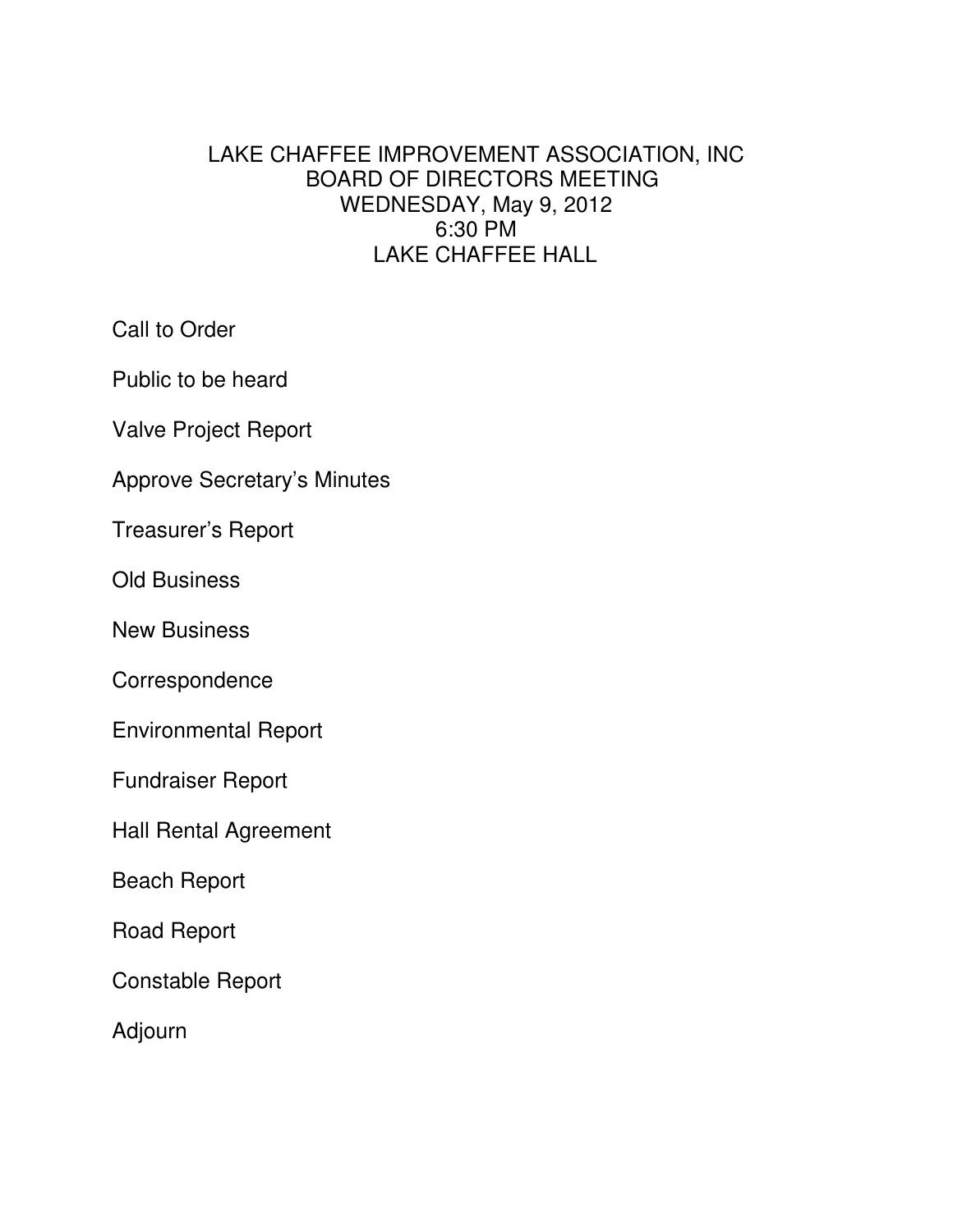## LAKE CHAFFEE IMPROVEMENT ASSOCIATION, INC BOARD OF DIRECTORS MINUTES Lake Chaffee Improvement Assoc Hall May 9, 2012 @ 6:30 pm

## *MINUTES RECORDED AND POSTED BEFORE APPROVAL*

President Ivan Wasko called the meeting to order @ 6:35 pm

**Board Members in Attendance**: Ivan Wasko, Linda Parent, Art Apostol, Tom Martin, Laurie Layton, Kari Olson, Jason Sherman Alternates: Gerry Dufresne Committee Chair: Gay Leedie, Ralph Sherman

**Public in attendance:** Rachel Parslow & , John Parslow of 13 Lakeview Drive, Robert Bickford of 3 Maple Drive

**Public to be heard:** John & Rachel Parslow and Robert Bickford presented a petition signed by 25+ members of the Lake Association agreeing to purchase sterile carp to help alleviate the weed situation that is occurring in our lake. They propose that we stock the lake with the sterile grass carp as the fish will eat the vegetation.

**Valve Project**: None – The students from UCONN were unable to attend this meeting. We expect the students to attend our next meeting on June 13, 2012. Ralph Sherman will try to obtain their report ahead of the meeting.

**Approve Secretary's Minutes:** Minutes of March 14 ,2012 meeting were approved as amended. A typo on page 2 was noted….Apostol …not Apostle.

**Treasurer's Report**: No report was provided

**Old Business**: Kari Olson reported that the subcommittee has not yet met to discuss the legislative tax hike proposal, a date will be set shortly for the meeting. The Open House for Lake Chaffee Hall was held on April 14<sup>th</sup> and was attended by approximately 20 members.

**New Business**: A discussion was held and a subcommittee was formed to research the proposal of adding grass carp to our lake. Ralph Sherman, Ivan Wasko, Bob Bickford and John Parslow will work together to understand the pros and cons, the screening requirements to ensure the fish do not travel up or down stream, permit requirements, costs, stocking requirements, etc.

**Correspondence:** We received a thank you note from Joseph Hipsky Jr and his family for the flowers we sent on behalf of the Lake Association.

**Environmental Report**: Ralph will begin water testing after Memorial Day. Ralph has seen a muskrat in the lake.

**Fundraising:** Gay Leedie and Ivan will be hosting the sand castle building contest this coming Saturday, May 12<sup>th</sup> at the Main Beach at 12:00 noon. Cost will be \$10 per team, 50% of the funds collected will be returned for prizes. Boat parade will be held on May  $27<sup>th</sup>$  at the Boat Launch at 12 noon

## **Hall Rental Agreement Report:** None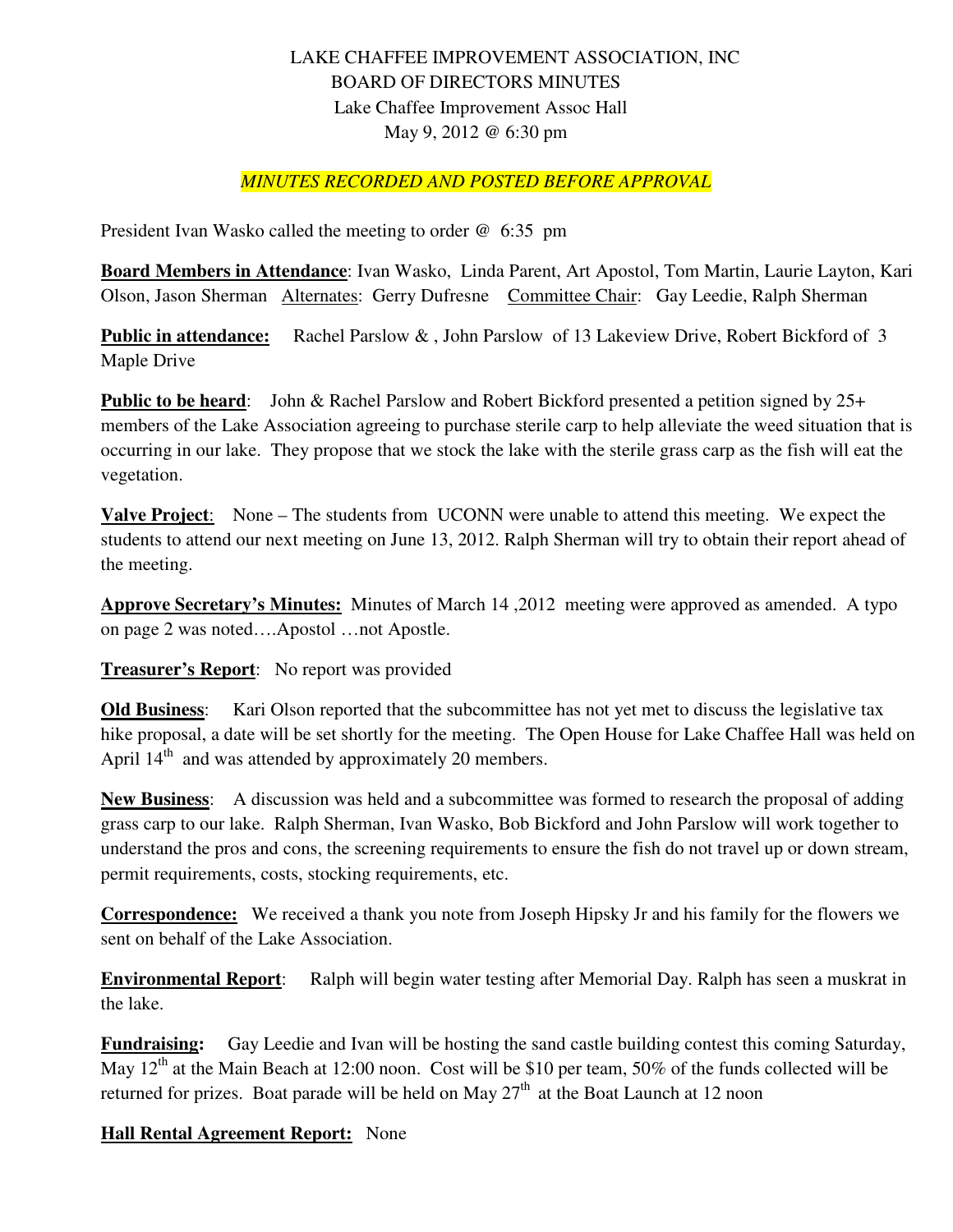**Beach Report**: Sandy reported that she and Ivan rototilled and bagged the leaves at the main beach. Karen Holmes mowed the beach. The port-o-let was delivered. Buoys and the dock will be installed at the main beach by Memorial Day weekend. Raking of leaves and sticks from the swimming area is an on-going project, all help is appreciated. As a courtesy to all members, if anyone is planning to use the beach for a large group (karate class, swimming lessons, birthday party, family gathering, etc.) please let the board know so we can post a sign alerting the other members of the association.

**Road Report**: Gerry Dufresne reported that the 3 trailer loads of asphalt chippings he put down on Westford Drive are holding up well. Gerry also trimmed some brush on Ashford Drive. Ivan would like to see the top of Pine Hill Rd and Union paved, and the problems with Westford Hill Road repaired.

**Constable Report**: There was a sign that was vandalized at the boat launch. This sign was not authorized and has been removed. There have been complaints of ATVs and dirt bikes speeding down our roads, we will begin issuing Notices of Violation to these offenders.

Meeting Adjourned @ 8:30 pm

Respectfully Submitted, Linda Parent, LCIA Secretary